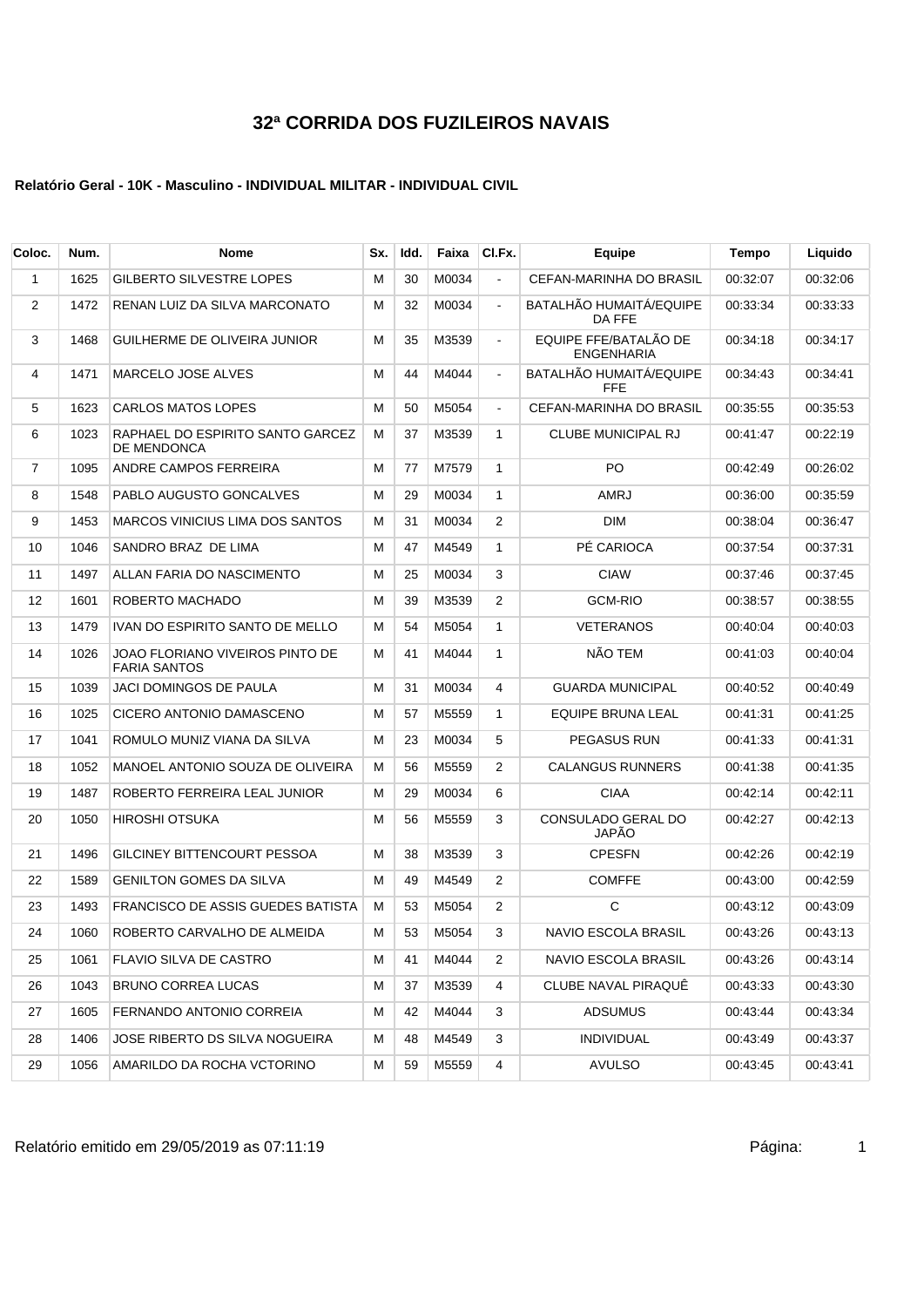| Coloc. | Num. | <b>Nome</b>                                           | Sx. | Idd. | Faixa | CI.Fx.         | Equipe                                         | Tempo    | Liquido  |
|--------|------|-------------------------------------------------------|-----|------|-------|----------------|------------------------------------------------|----------|----------|
| 30     | 1473 | JEDAIAS SATHLER DE MELO JUNIOR                        | м   | 37   | M3539 | 5              | DEPOSITO DE FARDAMENTO<br>DA MARINHA NO RJ     | 00:43:55 | 00:43:48 |
| 31     | 1002 | <b>WILTON DAVID</b>                                   | м   | 54   | M5054 | 4              | <b>AVULSO</b>                                  | 00:44:07 | 00:44:06 |
| 32     | 1587 | DIEGO MARTIN PERONA                                   | м   | 48   | M4549 | 4              | <b>MARCIA FERREIRA</b><br><b>TRIATHLON</b>     | 00:44:55 | 00:44:49 |
| 33     | 1526 | DIEGO GOMES DA CRUZ                                   | М   | 34   | M0034 | $\overline{7}$ | <b>ATLÂNTICO</b>                               | 00:45:04 | 00:44:51 |
| 34     | 1537 | JORGE ROBERTO DA SILVA                                | м   | 51   | M5054 | 5              | <b>FFAA</b>                                    | 00:45:03 | 00:44:54 |
| 35     | 1595 | <b>CLAUDIONEI BOUSQUET</b>                            | М   | 48   | M4549 | 5              | <b>BTL ARTILHARIA FN</b>                       | 00:45:09 | 00:45:04 |
| 36     | 1424 | <b>FRANCISCO DOMINGOS DOS SANTOS</b><br><b>JUNIOR</b> | м   | 49   | M4549 | 6              | ATLETA DE CRISTO                               | 00:45:24 | 00:45:08 |
| 37     | 1616 | JONATHAN BRUNO DE OLIVEIRA<br><b>HONORATO</b>         | м   | 29   | M0034 | 8              | <b>NDM BAHIA</b>                               | 00:45:16 | 00:45:14 |
| 38     | 1606 | PAULO SERGIO GOMES DE OLIVEIRA                        | м   | 31   | M0034 | 9              | BATALHÃO DE ARTILHARIA DE<br><b>FUZILEIROS</b> | 00:45:59 | 00:45:35 |
| 39     | 1011 | <b>HELIO SALES PESSOA</b>                             | м   | 58   | M5559 | 5              | DEPÓSITO DE FARDAMENTO                         | 00:45:58 | 00:45:42 |
| 40     | 1510 | ARNALDO DA SILVA RODRIGUES                            | м   | 45   | M4549 | $\overline{7}$ | <b>BTLCTAETATDAAE</b>                          | 00:46:01 | 00:45:42 |
| 41     | 1014 | JORGE BORGES LIMA                                     | м   | 53   | M5054 | 6              | <b>EQUIPE</b>                                  | 00:46:59 | 00:46:23 |
| 42     | 1433 | <b>FRANKLIN ALEXANDRE LOPES</b>                       | М   | 34   | M0034 | 10             | <b>COMFORS</b>                                 | 00:46:53 | 00:46:25 |
| 43     | 1491 | <b>FLAVIO DOS SANTOS RODRIGUES</b>                    | М   | 56   | M5559 | 6              | #CANELASOLITÁRIA                               | 00:46:33 | 00:46:29 |
| 44     | 1009 | ALEXANDRE VENANCIO FREITAS                            | м   | 41   | M4044 | 4              | <b>AVULSO</b>                                  | 00:46:59 | 00:46:58 |
| 45     | 1029 | ROBSON PEREIRA TRINDADE                               | М   | 41   | M4044 | 5              | NÃO TEM                                        | 00:47:05 | 00:46:58 |
| 46     | 1441 | JOAO BATISTA DE LIMA SARAIVA                          | м   | 52   | M5054 | 7              | RESERVA ATIVA                                  | 00:47:12 | 00:47:04 |
| 47     | 1514 | ANDERSON DE MELO REIS                                 | м   | 44   | M4044 | 6              | <b>BFNIF</b>                                   | 00:47:57 | 00:47:10 |
| 48     | 1568 | OSMAR DA SILVA JUNIOR                                 | м   | 40   | M4044 | 7              | EGN                                            | 00:47:58 | 00:47:10 |
| 49     | 1004 | LUIZ FERNANDO DE MOURA                                | М   | 29   | M0034 | 11             | <b>COPA RUNNERS</b>                            | 00:47:50 | 00:47:13 |
| 50     | 1414 | RAMOM SOUSA CARVALHO                                  | М   | 40   | M4044 | 8              | LABORATÓRIO<br>FARMACÊUTICO DA MARINHA         | 00:47:23 | 00:47:21 |
| 51     | 1545 | DANIEL DA CONCEICAO SANTOS                            | м   | 42   | M4044 | 9              | AMRJ                                           | 00:48:05 | 00:47:21 |
| 52     | 1520 | RAIMUNDO NONATO CAMPOS MARINHO                        | м   | 37   | M3539 | 6              | <b>EQUIPE</b>                                  | 00:48:21 | 00:47:33 |
| 53     | 1577 | PEDRO PAULO NASCIMENTO DOS<br><b>SANTOS</b>           | M   | 37   | M3539 | $\overline{7}$ | PEDRO 2126784708                               | 00:47:38 | 00:47:33 |
| 54     | 1103 | HERMES RANGEL DE SOUZA                                | м   | 67   | M6569 | $\mathbf{1}$   | NÃO TEM                                        | 00:47:36 | 00:47:36 |
| 55     | 1003 | CARLOS VAGNER DA COSTA BALBINO                        | м   | 48   | M4549 | 8              | <b>AVULSO</b>                                  | 00:47:48 | 00:47:40 |
| 56     | 1576 | ADEILTON DA SILVA RODRIGUES                           | м   | 53   | M5054 | 8              | <b>CIANB</b>                                   | 00:48:56 | 00:47:56 |
| 57     | 1426 | MARCIO ROSSINI BATISTA BARREIRA                       | м   | 50   | M5054 | 9              | EGN                                            | 00:48:13 | 00:48:03 |
| 58     | 1588 | LUIS COSTA                                            | м   | 40   | M4044 | 10             | <b>CMM</b>                                     | 00:48:13 | 00:48:11 |
| 59     | 1022 | <b>MARCO AURELIO PERI GUEDES</b>                      | M   | 49   | M4549 | 9              | <b>AVULSO</b>                                  | 00:48:27 | 00:48:20 |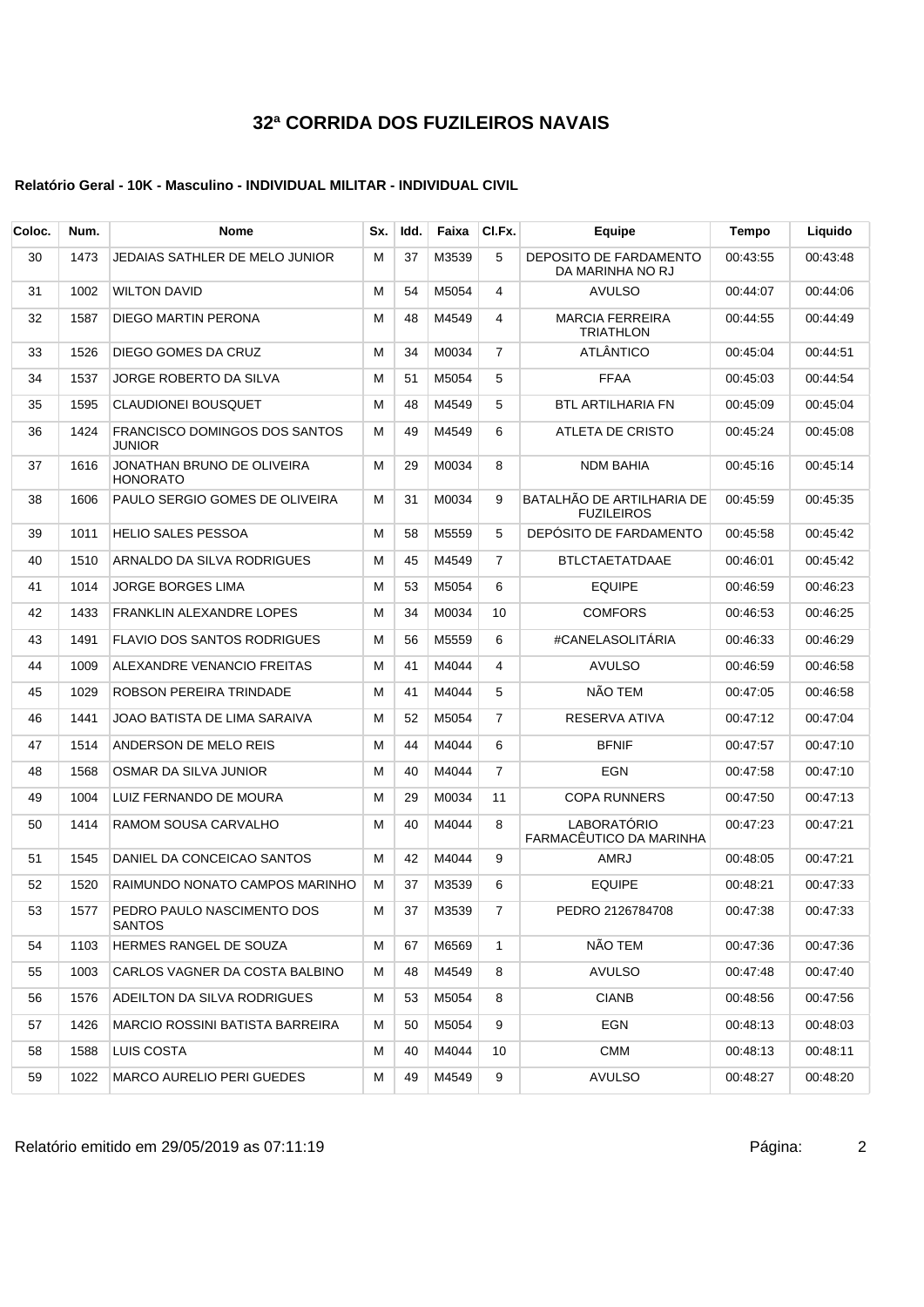### **Relatório Geral - 10K - Masculino - INDIVIDUAL MILITAR - INDIVIDUAL CIVIL**

| Coloc. | Num. | <b>Nome</b>                                         | Sx. | Idd. | Faixa    | CI.Fx.         | Equipe                             | Tempo    | Liquido  |
|--------|------|-----------------------------------------------------|-----|------|----------|----------------|------------------------------------|----------|----------|
| 60     | 1591 | <b>IGOR DE SOUZA SILVA</b>                          | М   | 26   | M0034    | 12             | NÃO TENHO                          | 00:48:54 | 00:48:22 |
| 61     | 1612 | LUAN BRAS DE LIMA                                   | м   | 32   | M0034    | 13             | GCM-RIO                            | 00:49:06 | 00:48:33 |
| 62     | 1432 | JOSE DAMIAO DE MATTOS JUNIOR                        | м   | 40   | M4044    | 11             | <b>CALANGUS RUNNERS</b>            | 00:48:45 | 00:48:41 |
| 63     | 1544 | PAULO FERREIRA DA FONSECA                           | м   | 57   | M5559    | $\overline{7}$ | AMRJ                               | 00:48:49 | 00:48:44 |
| 64     | 1495 | ALEXANDRE ROSA DE LIRA                              | м   | 37   | M3539    | 8              | <b>DEPSIMRJ</b>                    | 00:48:55 | 00:48:47 |
| 65     | 1530 | <b>LEANDRO PORTO NOIA</b>                           | М   | 40   | M4044    | 12             | <b>COMFORAERNAV</b>                | 00:48:54 | 00:48:50 |
| 66     | 1580 | <b>ATTILA RIBEIRO</b>                               | м   | 51   | M5054    | 10             | <b>VALVERDE TEAM</b>               | 00:49:01 | 00:48:59 |
| 67     | 1522 | MARCELO ORLANDIR COSTA COELHO                       | М   | 48   | M4549    | 10             | <b>CIASC</b>                       | 00:51:10 | 00:49:13 |
| 68     | 1207 | <b>ESTEBAN GABRIEL GALLI</b>                        | м   | 37   | M3539    | 9              | <b>AVULSO</b>                      | 00:50:01 | 00:49:14 |
| 69     | 1110 | <b>ISALMIR SILVA</b>                                | м   | 62   | M6064    | $\mathbf{1}$   | <b>AVULSO</b>                      | 00:50:07 | 00:49:15 |
| 70     | 1582 | JOSIELSON BATISTA DO NASCIMENTO                     | м   | 48   | M4549    | 11             | <b>BATALHÃO NAVAL</b>              | 00:49:26 | 00:49:16 |
| 71     | 1494 | EDSON OLIVEIRA DE ANDRADE                           | м   | 50   | M5054    | 11             | <b>RESERVA</b>                     | 00:50:11 | 00:49:21 |
| 72     | 1613 | PAULO ROBERTO MARTINS COTTA                         | м   | 30   | M0034    | 14             | <b>GCM-RIO</b>                     | 00:50:54 | 00:49:26 |
| 73     | 1055 | ROZINALDO ENEDINO                                   | м   | 46   | M4549    | 12             | EQUIPE CHAO DO ATERRO              | 00:49:35 | 00:49:32 |
| 74     | 1007 | ANTONIO MARCOS PEREIRA SILVA                        | м   | 48   | M4549    | 13             | <b>NAO POSSUI</b>                  | 00:49:39 | 00:49:36 |
| 75     | 1555 | LEONARDO DIAS BRAGA                                 | м   | 29   | M0034    | 15             | <b>DABM</b>                        | 00:49:49 | 00:49:38 |
| 76     | 1047 | CLAUDIO LEONARDO DE MORAES<br><b>CABRAL</b>         | м   | 40   | M4044    | 13             | MARICÁ RUNNER                      | 00:50:30 | 00:49:41 |
| 77     | 1033 | EDILSON ALVES CABRAL                                | М   | 55   | M5559    | 8              | <b>CEIMSPA</b>                     | 00:49:50 | 00:49:46 |
| 78     | 1543 | <b>WAGNER PANARO ZAMITH</b>                         | м   | 34   | M0034    | 16             | AMRJ                               | 00:50:32 | 00:49:46 |
| 79     | 1594 | ANDERSON JESUS DA SILVA                             | М   | 48   | M4549    | 14             | <b>GPTFNRJ</b>                     | 00:50:32 | 00:49:46 |
| 80     | 1448 | <b>FABRICIO PEREIRA BARRETO DE</b><br><b>BARROS</b> | м   | 30   | M0034    | 17             | <b>DIM</b>                         | 00:50:49 | 00:49:56 |
| 81     | 1456 | ALEXANDER CORREA VITAL                              | М   | 25   | M0034    | 18             | DIRETORIA INDUSTRIAL DA<br>MARINHA | 00:50:50 | 00:49:57 |
| 82     | 1488 | DARLAN LEMOS LEIVAS                                 | м   | 39   | M3539    | 10             | <b>CPESFN</b>                      | 01:13:19 | 00:50:02 |
| 83     | 1111 | Renato Rocha Velasco                                | М   | 44   | M4044    | 14             | <b>AVULSO</b>                      | 00:50:39 | 00:50:04 |
| 84     |      | 1536 MARCIO DIAS DA ROSA                            | M   |      | 47 M4549 | 15             | TRANQUILUS                         | 00:50:10 | 00:50:10 |
| 85     | 1051 | <b>WESLEY GUEDES</b>                                | М   | 46   | M4549    | 16             | <b>ACORPAR PARATY</b>              | 00:50:30 | 00:50:16 |
| 86     | 1044 | VALONE OLIVEIRA SCHEMIDT                            | М   | 48   | M4549    | 17             | CLUBE NAVAL PIRAQUE                | 00:50:29 | 00:50:20 |
| 87     | 1429 | VITOR LEITE DE SOUZA                                | М   | 34   | M0034    | 19             | <b>BTLART</b>                      | 00:51:31 | 00:50:23 |
| 88     | 1010 | RAMIRES DA SILVA                                    | М   | 38   | M3539    | 11             | <b>MARÉ ESPORTE</b>                | 00:50:36 | 00:50:32 |
| 89     | 1517 | LUIZ PAULO DA LUZ MACABU                            | М   | 55   | M5559    | 9              | VETERANO                           | 00:50:42 | 00:50:35 |
| 90     | 1078 | GILSON GUILHERME DOS SANTOS                         | М   | 63   | M6064    | $\overline{2}$ | SEM EQUIPE                         | 00:50:42 | 00:50:36 |

Relatório emitido em 29/05/2019 as 07:11:19 <br>
3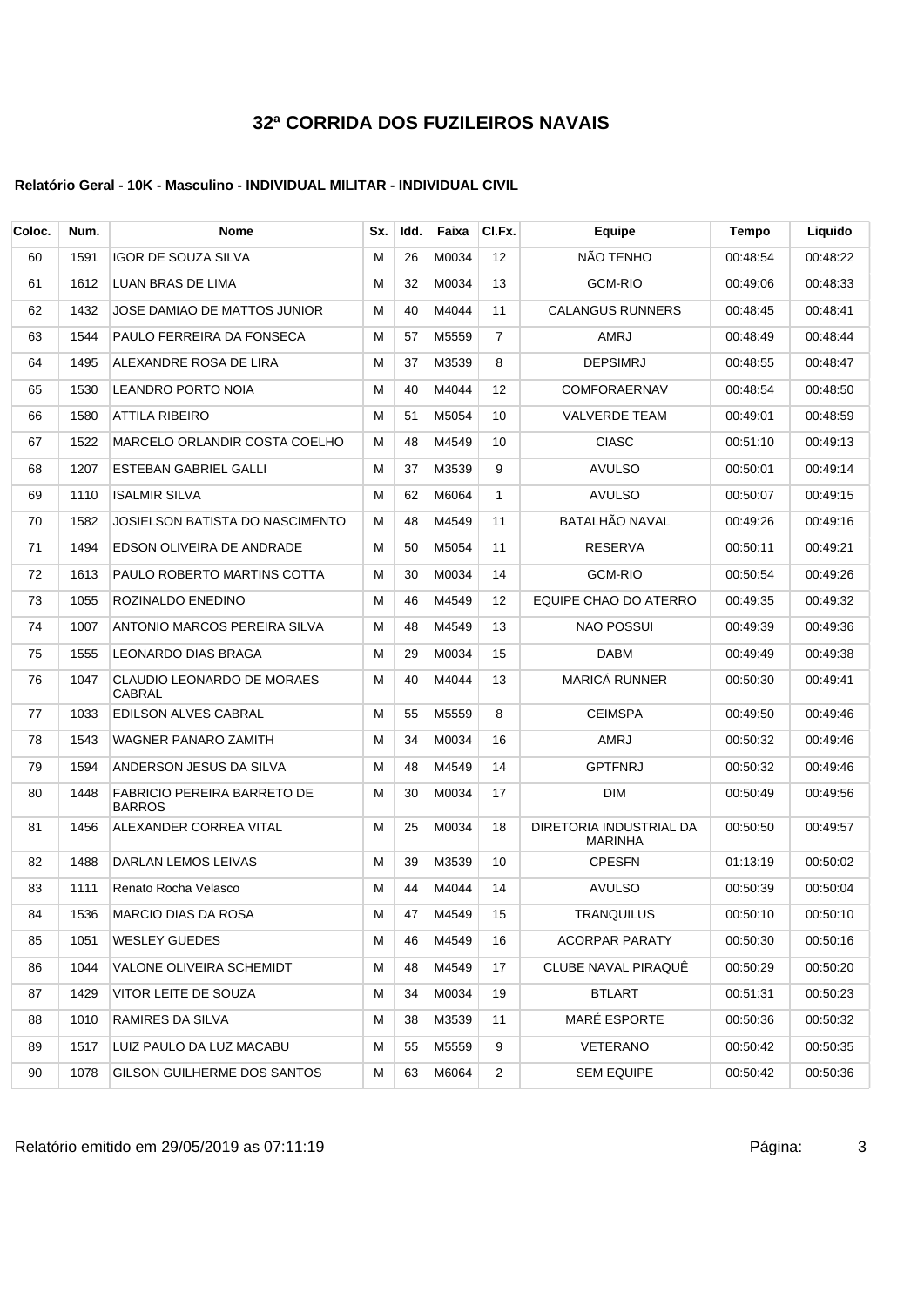| Coloc. | Num. | Nome                                          | Sx. | Idd. | Faixa | CI.Fx.       | Equipe                                             | Tempo    | Liquido  |
|--------|------|-----------------------------------------------|-----|------|-------|--------------|----------------------------------------------------|----------|----------|
| 91     | 1462 | <b>DANIEL GOMES</b>                           | M   | 29   | M0034 | 20           | <b>INDIVIDUAL</b>                                  | 00:50:58 | 00:50:45 |
| 92     | 1578 | ANDERSON CASQUILHO SOUZA                      | М   | 44   | M4044 | 15           | <b>CGCFN</b>                                       | 00:51:21 | 00:50:50 |
| 93     | 1558 | ERIVANILSON PEREIRA DE LIMA                   | м   | 52   | M5054 | 12           | <b>CALANGUS RUNNERS</b>                            | 00:51:00 | 00:50:55 |
| 94     | 1499 | ROBERTO WANDERLEY GUARINO<br><b>JUNIOR</b>    | М   | 46   | M4549 | 18           | <b>ECEME</b>                                       | 00:51:11 | 00:50:56 |
| 95     | 1628 | ABENER DE SOUZA LIMA                          | М   | 64   | M6064 | 3            | <b>INDIVIDUAL</b>                                  | 00:51:09 | 00:50:58 |
| 96     | 1502 | LEANDRO OLIVEIRA SOUZA                        | М   | 36   | M3539 | 12           | <b>CPESFN</b>                                      | 00:51:08 | 00:51:01 |
| 97     | 1413 | ROGERIO ALMEIDA GOIMES FERREIRA               | М   | 37   | M3539 | 13           | <b>ESQUADRA</b>                                    | 00:51:55 | 00:51:04 |
| 98     | 1035 | <b>ANTONIO PEDRO</b>                          | м   | 52   | M5054 | 13           | ESPORTE È VIDA                                     | 00:51:16 | 00:51:11 |
| 99     | 1521 | ELIAS LIMA                                    | M   | 59   | M5559 | 10           | NÃO                                                | 00:51:31 | 00:51:24 |
| 100    | 1574 | <b>FABIO SANTOS FELICIO</b>                   | M   | 28   | M0034 | 21           | <b>FELICIO</b>                                     | 00:52:04 | 00:51:24 |
| 101    | 1581 | ALEXANDRE BATISTA ALENCAR                     | М   | 38   | M3539 | 14           | <b>CIASC</b>                                       | 00:52:06 | 00:51:40 |
| 102    | 1031 | UBIRATAN VELOSO VITOR                         | М   | 58   | M5559 | 11           | <b>AVULSO</b>                                      | 00:51:57 | 00:51:50 |
| 103    | 1610 | WILLIAM GABRIEL                               | М   | 40   | M4044 | 16           | GCM-RIO                                            | 00:52:25 | 00:51:53 |
| 104    | 1657 | Gilberto Monteiro Martins Júnior              | М   | 37   | M3539 | 15           | ESCOLA DE SAUDE DO<br><b>EXERCITO</b>              | 00:53:30 | 00:51:56 |
| 105    | 1633 | CARLOS ALBERTO DE CASTRO VIANNA               | М   | 74   | M7074 | $\mathbf{1}$ | <b>ASPOM</b>                                       | 00:52:08 | 00.52:03 |
| 106    | 1410 | ANDRE AUGUSTO FERREIRA DE<br><b>OLIVEIRA</b>  | М   | 47   | M4549 | 19           | COMANDO DO MATERIAL DE<br><b>FUZILEIROS NAVAIS</b> | 00:52:22 | 00:52:06 |
| 107    | 1460 | PAULO SERGIO PINHEIRO DE SOUZA                | М   | 52   | M5054 | 14           | <b>DIM</b>                                         | 00:52:30 | 00:52:12 |
| 108    | 1434 | <b>MOESIO MATOS</b>                           | м   | 52   | M5054 | 15           | PERFECT BODY                                       | 00:52:36 | 00:52:26 |
| 109    | 1069 | EDUARDO DE MELLO LIBARDI                      | М   | 44   | M4044 | 17           | <b>AVULSO</b>                                      | 00:52:42 | 00:52:27 |
| 110    | 1546 | FRANCISCO ALEX DE LIMA ARAGAO                 | М   | 39   | M3539 | 16           | <b>AMRJ</b>                                        | 00:52:46 | 00:52:31 |
| 111    | 1455 | RODRIGO MIGUEL SAMPAIO                        | М   | 26   | M0034 | 22           | <b>DIM</b>                                         | 00:53:51 | 00:52:34 |
| 112    | 1490 | JORGE VALERIANO DE ALENCAR                    | M   | 56   | M5559 | 12           | NOVE DE JULHO                                      | 00:52:42 | 00:52:36 |
| 113    | 1431 | LEANDRO NUNES OLIVEIRA                        | м   | 34   | M0034 | 23           | <b>HNMD</b>                                        | 00:53:48 | 00:52:37 |
| 114    | 1464 | <b>MARCOS ANDRE FERREIRA</b>                  | M   | 50   | M5054 | 16           | CENTRO DE CONTROLE DE<br><b>INVENTÁRIO DA MARI</b> | 00:52:50 | 00:52:43 |
| 115    | 1552 | EDSON SERGIO DE SOUZA RIBEIRO<br><b>FILHO</b> | м   | 30   | M0034 | 24           | AMRJ                                               | 00:53:45 | 00:52:49 |
| 116    | 1631 | MAURICIO FERNANDES DE OLIVEIRA                | м   | 62   | M6064 | 4            | AMRJ                                               | 00:53:12 | 00:52:55 |
| 117    | 1542 | RAFAEL MORTOREL RODRIGUES                     | м   | 39   | M3539 | 17           | AMRJ                                               | 00:53:55 | 00:52:59 |
| 118    | 1048 | <b>CLAUDIO SILVA RAMOS</b>                    | М   | 53   | M5054 | 17           | <b>INDIVIDUAL</b>                                  | 00:53:13 | 00:53:00 |
| 119    | 1049 | ROBERTO SANTOS DA SILVA                       | м   | 49   | M4549 | 20           | AMRJ                                               | 00:53:58 | 00:53:04 |
| 120    | 1565 | SIDNEI NEVES                                  | м   | 40   | M4044 | 18           | ESQDHA-1                                           | 00:53:20 | 00:53:10 |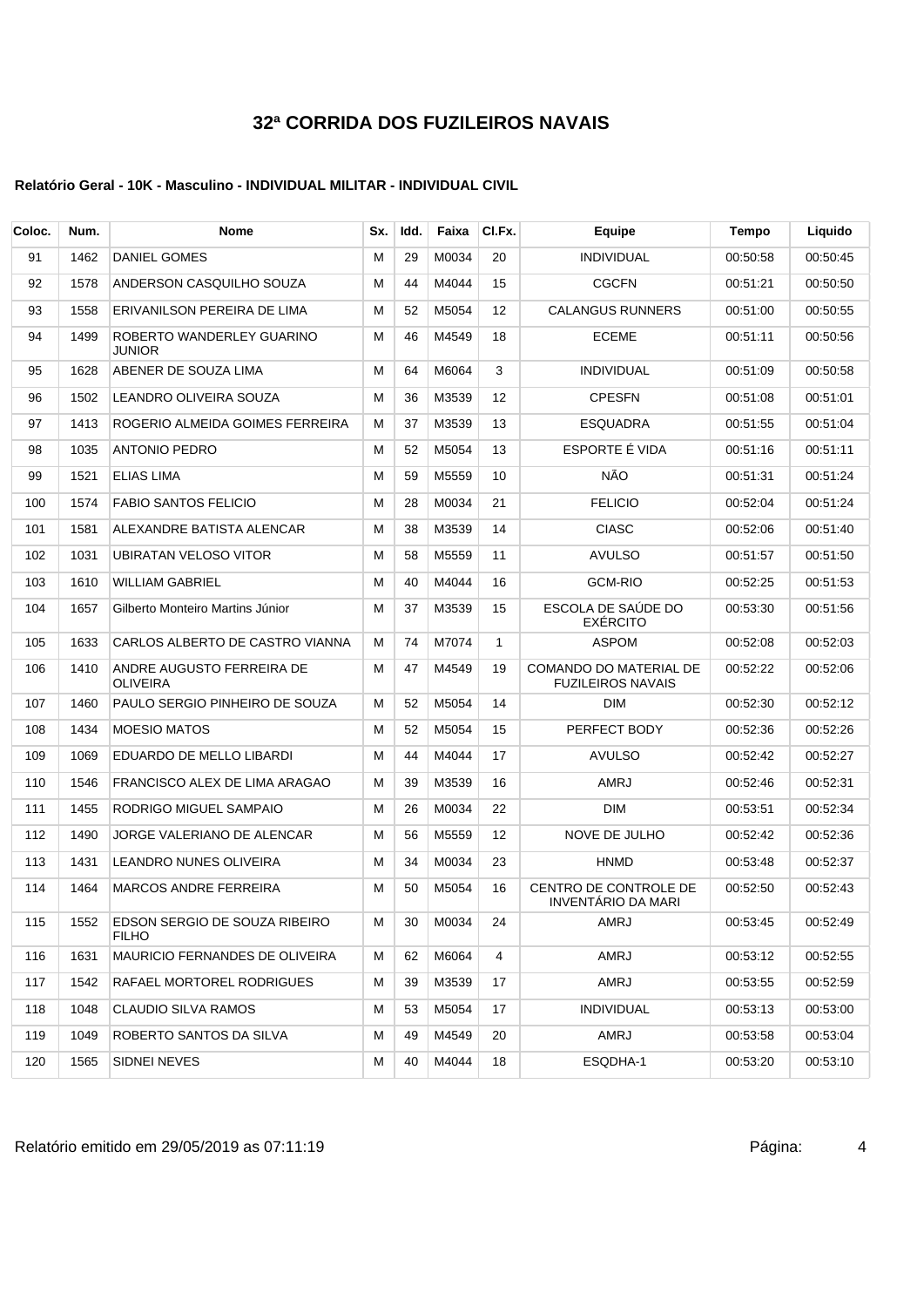| Coloc. | Num. | <b>Nome</b>                                        | Sx. | ldd. | Faixa | CI.Fx. | Equipe                                    | Tempo    | Liquido  |
|--------|------|----------------------------------------------------|-----|------|-------|--------|-------------------------------------------|----------|----------|
| 121    | 1463 | <b>MARCELO FABIANI DA FONSECA</b><br><b>MENDES</b> | м   | 51   | M5054 | 18     | <b>AVULSO</b>                             | 00:53:21 | 00:53:17 |
| 122    | 1484 | <b>GLAUCIO GOMES DE ARAUJO</b>                     | м   | 36   | M3539 | 18     | <b>EQUIPE</b>                             | 00:53:43 | 00:53:21 |
| 123    | 1070 | DIEGO FERNANDO RAMOS DA SILVA                      | м   | 29   | M0034 | 25     | <b>CORREDOR AVULSO</b>                    | 00:53:40 | 00:53:32 |
| 124    | 1592 | ALMIR FREIRE PEREIRA LODI                          | М   | 31   | M0034 | 26     | JAVALI                                    | 01:13:54 | 00:53:46 |
| 125    | 1422 | RODRIGO LUTTGARDES PACHECO DE<br><b>CASTRO</b>     | м   | 36   | M3539 | 19     | <b>HNMD</b>                               | 00:55:01 | 00:53:49 |
| 126    | 1505 | <b>VICTOR SOUSA ABREU</b>                          | м   | 49   | M4549 | 21     | EGN                                       | 00:54:00 | 00:53:49 |
| 127    | 1435 | RENAN GOMES TERRA                                  | м   | 52   | M5054 | 19     | MARINHA - HNMD                            | 00:56:03 | 00:53:51 |
| 128    | 1438 | <b>FREDERICO NETO MONTINI</b>                      | м   | 33   | M0034 | 27     | <b>INDIVIDUAL</b>                         | 00:54:27 | 00:53:51 |
| 129    | 1476 | MATEUS MARTINS JACO DE OLIVEIRA                    | м   | 19   | M0034 | 28     | <b>EQUIPE</b>                             | 00:54:55 | 00:53:55 |
| 130    | 1475 | FRANCISCO JOSE JACO DE OLIVEIRA                    | м   | 50   | M5054 | 20     | <b>EQUIPE</b>                             | 00:54:58 | 00:53:58 |
| 131    | 1559 | EDSON PEREIRA DA SILVA                             | М   | 41   | M4044 | 19     | <b>CALANGUS RUNNERS</b>                   | 00:54:10 | 00:54:04 |
| 132    | 1402 | <b>CLAUDE GUERREIRO LOPES</b>                      | М   | 54   | M5054 | 21     | <b>INDIVIDUAL</b>                         | 00:54:19 | 00:54:10 |
| 133    | 1597 | JULIO CESAR DE ARRUDA                              | м   | 59   | M5559 | 13     | CML                                       | 00:54:37 | 00:54:14 |
| 134    | 1598 | <b>SERGIO SCHWINGEL</b>                            | м   | 55   | M5559 | 14     | CML                                       | 00:54:37 | 00:54:14 |
| 135    | 1550 | ERICK DE OLIVEIRA COIMBRA                          | М   | 30   | M0034 | 29     | AMRJ                                      | 00:54:25 | 00:54:16 |
| 136    | 1030 | LINCOLN ALVES COUTINHO                             | м   | 35   | M3539 | 20     | <b>CIVIL GERAL</b>                        | 00:54:47 | 00:54:18 |
| 137    | 1405 | <b>LEANDRO FERNANDES FRANCK</b>                    | М   | 50   | M5054 | 22     | <b>INDIVIDUAL</b>                         | 00:54:33 | 00:54:20 |
| 138    | 1492 | JOSE LUIS DE MELO ESPIUCA                          | м   | 42   | M4044 | 20     | <b>CMDOTRDBQ</b>                          | 00:55:10 | 00:54:22 |
| 139    | 1450 | CARLOS RAPHAEL MACEDO DA SILVA<br><b>CARDOSO</b>   | м   | 31   | M0034 | 30     | <b>BATALHAO</b>                           | 00:55:23 | 00:54:24 |
| 140    | 1074 | WAGNER DA SILVA ALMEIDA                            | М   | 50   | M5054 | 23     | <b>INDIVIDUAL</b>                         | 00:54:56 | 00:54:26 |
| 141    | 1563 | RAFAEL DA SILVA CERQUEIRA                          | М   | 34   | M0034 | 31     | COMANDO DA TROPA DE<br><b>DESEMBARQUE</b> | 00:56:10 | 00:54:30 |
| 142    | 1019 | MOISES DA SILVA COSTA                              | м   | 43   | M4044 | 21     | <b>DINOSSAUROS</b>                        | 00:54:47 | 00:54:41 |
| 143    | 1058 | RODRIGO DA SILVA PINHEIRO                          | м   | 39   | M3539 | 21     | <b>INDIVIDUAL</b>                         | 00:56:14 | 00:54:46 |
| 144    | 1062 | ANTONIO CARLOS MOUTINHO OLIVEIRA<br>JUNIOR         | м   | 42   | M4044 | 22     | <b>CIVIL GERAL</b>                        | 00:56:12 | 00:54:46 |
| 145    | 1040 | LUIZ CARLOS MUNIZ BESER                            | м   | 42   | M4044 | 23     | <b>EQUIPE</b>                             | 00:54:55 | 00:54:47 |
| 146    | 1627 | DAVID FARIA BASILIO                                | M   | 30   | M0034 | 32     | CORRE_DAVID                               | 00:55:16 | 00:54:52 |
| 147    | 1086 | LUIZ EDUARDO TORRES PERRY                          | м   | 61   | M6064 | 5      | SOCORROMARATONA                           | 00:56:02 | 00:55:01 |
| 148    | 1459 | ONESIMO DOS SANTOS MAXIMIANO<br><b>FILHO</b>       | м   | 43   | M4044 | 24     | <b>TRPDBQ</b>                             | 00:55:11 | 00:55:08 |
| 149    | 1570 | VALDENIR DOS SANTOS PACHECO                        | м   | 49   | M4549 | 22     | CADIM                                     | 00:55:55 | 00:55:09 |
| 150    | 1071 | ANDRE DE JESUS SANTIAGO                            | м   | 42   | M4044 | 25     | NÃO                                       | 00:55:15 | 00:55:11 |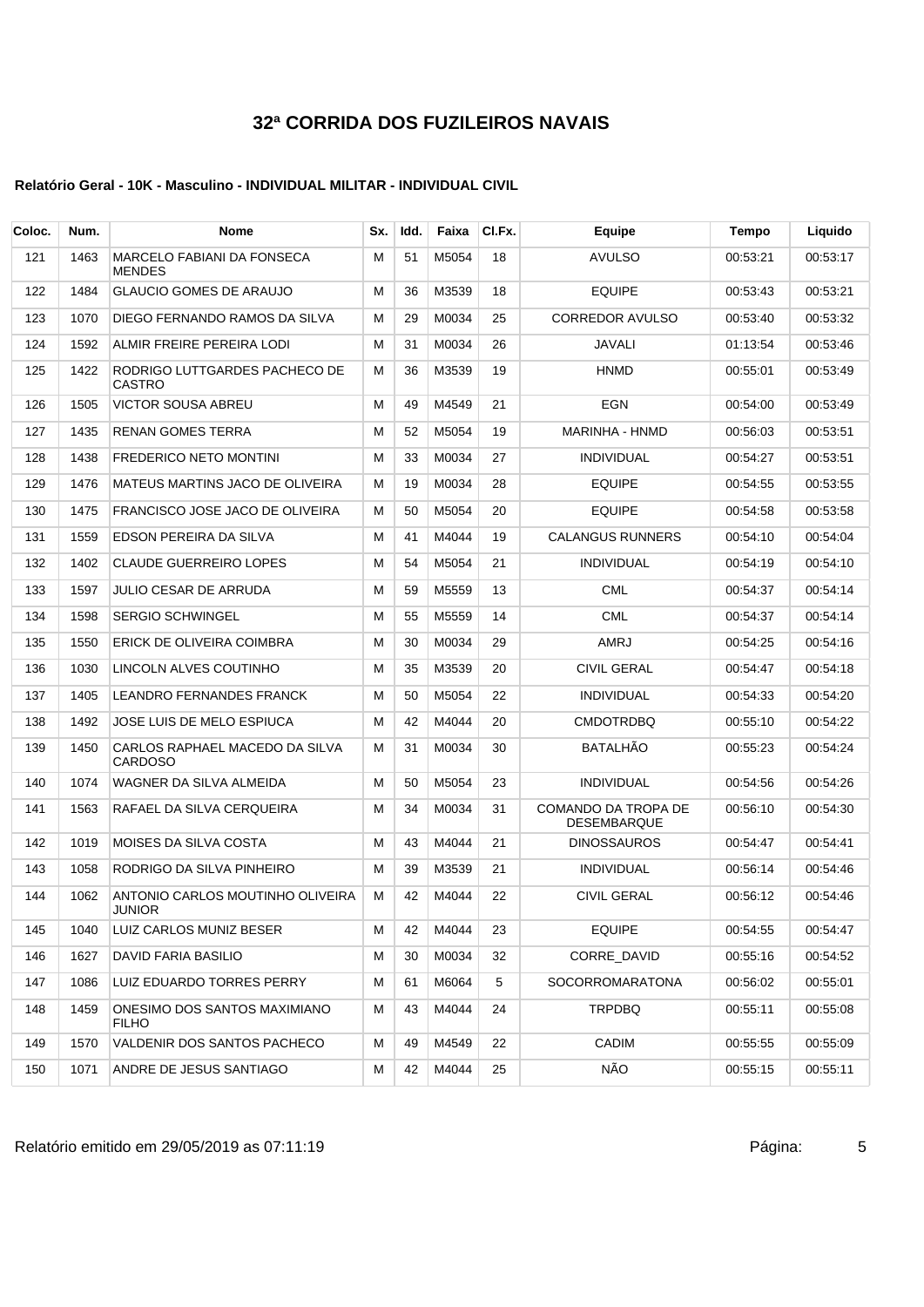### **Relatório Geral - 10K - Masculino - INDIVIDUAL MILITAR - INDIVIDUAL CIVIL**

| Coloc. | Num. | Nome                                        | Sx. | Idd. | Faixa    | CI.Fx. | Equipe                                     | Tempo    | Liquido  |
|--------|------|---------------------------------------------|-----|------|----------|--------|--------------------------------------------|----------|----------|
| 151    | 1519 | <b>SANDRO PEREIRA SILVA</b>                 | M   | 50   | M5054    | 24     | <b>EQUIPE</b>                              | 01:13:37 | 00:55:19 |
| 152    | 1562 | ANDRE DA SILVA MEDEIROS                     | M   | 34   | M0034    | 33     | COMANDO DA TROPA DE<br><b>DESEMBARQUE</b>  | 00:56:10 | 00:55:19 |
| 153    | 1507 | ERNANE BARBOSA RIBEIRO                      | M   | 39   | M3539    | 22     | EQUIPE(INDIVIDUAL)                         | 00:56:10 | 00:55:24 |
| 154    | 1436 | JOSE ALEX DE LEMOS LIMA                     | М   | 33   | M0034    | 34     | 2° BTLINFFUZNAV                            | 00:56:19 | 00:55:28 |
| 155    | 1511 | CARLOS NAZARETH LOBO                        | M   | 25   | M0034    | 35     | PHMATLANTICO                               | 00:56:32 | 00:55:34 |
| 156    | 1547 | <b>UELITON CASSIO NETO SILVA</b>            | М   | 29   | M0034    | 36     | <b>AMRJ</b>                                | 00:56:26 | 00:55:40 |
| 157    | 1093 | <b>JOSE LUIZ FILHO</b>                      | М   | 72   | M7074    | 2      | <b>EREMITA DO AICEBERG</b>                 | 00:55:46 | 00:55:43 |
| 158    | 1092 | CARLOS BARBOSA DA SILVA                     | М   | 70   | M7074    | 3      | <b>AVULSO</b>                              | 00:55:51 | 00:55:45 |
| 159    | 1408 | JOAO LUIS BORGES DA SILVA                   | M   | 51   | M5054    | 25     | <b>CORRENDO JUNTOS</b>                     | 00:56:22 | 00:55:53 |
| 160    | 1604 | MARCIO ENSA DOS SANTOS PEREIRA              | M   | 35   | M3539    | 23     | <b>BTLARTFUZNAV</b>                        | 00:56:17 | 00:55:53 |
| 161    | 1449 | ANDRE LUIZ DE ANDRADE                       | М   | 47   | M4549    | 23     | <b>DIM</b>                                 | 00:56:55 | 00:55:56 |
| 162    | 1416 | <b>JOSE BENEDITO DA SILVA</b>               | M   | 53   | M5054    | 26     | <b>INDIVIDUAL</b>                          | 00:56:10 | 00:55:57 |
| 163    | 1629 | WALTER GOMES DA SILVA                       | М   | 60   | M6064    | 6      | <b>AVULSO</b>                              | 00:56:10 | 00:56:01 |
| 164    | 1027 | ANDERSON LINO MESSIAS ALVES                 | М   | 45   | M4549    | 24     | <b>SEM EQUIPE</b>                          | 00:56:19 | 00:56:10 |
| 165    | 1469 | <b>CLAUDIO COSTA FRANCA JUNIOR</b>          | М   | 50   | M5054    | 27     | <b>INDIVIDUAL</b>                          | 00:56:24 | 00:56:11 |
| 166    | 1640 | JOSERIM MONTEIRO DA SILVA                   | М   | 65   | M6569    | 2      | <b>JOSERIM MONTEIRO-</b><br>21987180056    | 00:56:28 | 00:56:11 |
| 167    | 1553 | ANDRE BEZERRA DE MORAIS                     | M   | 36   | M3539    | 24     | <b>AMRJ</b>                                | 00:56:58 | 00:56:16 |
| 168    | 1518 | DENILSON FERREIRA DOS SANTOS                | М   | 25   | M0034    | 37     | PHM ATLÂNTICO                              | 00:56:30 | 00:56:18 |
| 169    | 1412 | ALEXANDRE ALMEIDA GOMES<br><b>FERREIRA</b>  | M   | 39   | M3539    | 25     | <b>AVULSO - SEM EQUIPE</b>                 | 00:57:18 | 00:56:26 |
| 170    | 1500 | <b>FELIPE FACINI NETTO</b>                  | M   | 32   | M0034    | 38     | <b>FACINI</b>                              | 00:57:21 | 00:56:27 |
| 171    | 1630 | EDUARDO LUIZ DA SILVA                       | M   | 67   | M6569    | 3      | <b>FUZILEIROS NAVAIS</b>                   | 00:56:38 | 00:56:35 |
| 172    | 1525 | ROBSON BERNARDO DA SILVA                    | M   | 57   | M5559    | 15     | <b>AVULSO</b>                              | 00:57:01 | 00:56:41 |
| 173    | 1107 | VALDENOR DE SOUZA RIBEIRO                   | М   | 78   | M7579    | 2      | CHÃO DO ATERRO                             | 00:57:30 | 00:56:44 |
| 174    | 1485 | <b>MARCELO GONCALVES CARLOS</b>             | М   | 55   | M5559    | 16     | FORÇA AÉREA BRASILEIRA                     | 00:57:16 | 00:56:47 |
| 175    | 1533 | <b>GERSON NERY LOPES</b>                    | M   |      | 50 M5054 | 28     | <b>INDIVIDUAL</b>                          | 00:57:33 | 00:56:57 |
| 176    | 1534 | ALDO CUNHA DE BRITO                         | м   | 41   | M4044    | 26     | <b>EQUIPE</b>                              | 00:57:33 | 00:56:57 |
| 177    | 1509 | <b>GUSTAVO ALVES</b>                        | М   | 44   | M4044    | 27     | <b>MARINHA DO BRASIL</b>                   | 00:58:03 | 00:57:01 |
| 178    | 1586 | PEDRO DOS SANTOS ABREU                      | М   | 28   | M0034    | 39     | <b>CIAA</b>                                | 00:57:28 | 00:57:06 |
| 179    | 1501 | <b>MARCO AURELIO DE OLIVEIRA</b><br>QUIROGA | м   | 39   | M3539    | 26     | ESCOLA DE GUERRA NAVAL                     | 00:58:11 | 00:57:19 |
| 180    | 1470 | FABIO JUNIO DE OLIVEIRA TEIXEIRA            | м   | 34   | M0034    | 40     | <b>CCIM</b>                                | 00:57:55 | 00:57:30 |
| 181    | 1020 | FERNANDO GRAUNA DE MELO                     | м   | 44   | M4044    | 28     | SOU CIVIL. NÃO TENHO<br>EQUIPE OU BATALHÃO | 00:58:02 | 00:57:31 |

Relatório emitido em 29/05/2019 as 07:11:19 Página: 6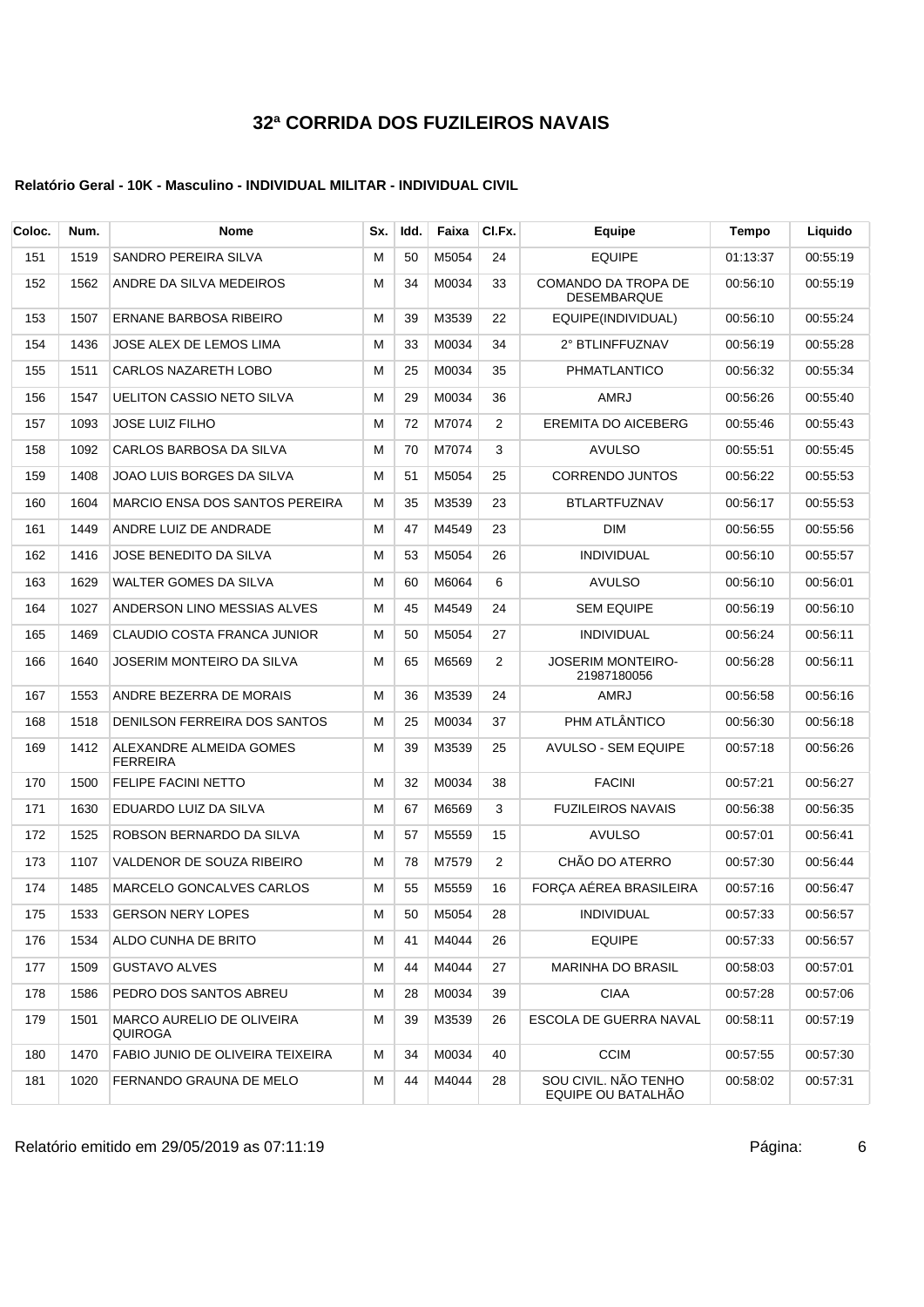### **Relatório Geral - 10K - Masculino - INDIVIDUAL MILITAR - INDIVIDUAL CIVIL**

| Coloc. | Num. | <b>Nome</b>                                         | Sx. | ldd. | Faixa | CI.Fx. | Equipe                                             | Tempo    | Liquido  |
|--------|------|-----------------------------------------------------|-----|------|-------|--------|----------------------------------------------------|----------|----------|
| 182    | 1602 | <b>MAURICIO PIRES MALBURG DA</b><br><b>SILVEIRA</b> | м   | 54   | M5054 | 29     | CASNAV                                             | 01:00:52 | 00.57.38 |
| 183    | 1059 | <b>MARCOS DO LIVRAMENTO GOMES</b>                   | М   | 38   | M3539 | 27     | <b>CORRER PARA CRISTO</b>                          | 00:58:25 | 00:57:42 |
| 184    | 1430 | JOSE LOURENCO DE MATTOS JUNIOR                      | м   | 46   | M4549 | 25     | <b>HNMD</b>                                        | 00:58:22 | 00:57:47 |
| 185    | 1541 | <b>GABRIEL AZEVEDO CRIVELLO</b>                     | м   | 27   | M0034 | 41     | <b>TRANQUILOS</b>                                  | 00:58:57 | 00:58:06 |
| 186    | 1540 | <b>FABIO VALE MAGALHAES</b>                         | м   | 43   | M4044 | 29     | AVULSO                                             | 00:58:59 | 00:58:07 |
| 187    | 1008 | SERGIO TACIANO LOPES FILHO                          | м   | 42   | M4044 | 30     |                                                    | 00:58:47 | 00:58:09 |
| 188    | 1461 | FREDERICO MACIEL TACIANO LOPES                      | М   | 40   | M4044 | 31     |                                                    | 00:58:49 | 00:58:11 |
| 189    | 1585 | <b>MAURICIO GOMES DE FARIAS</b>                     | м   | 42   | M4044 | 32     | <b>CIASC</b>                                       | 00:59:06 | 00:58:13 |
| 190    | 1467 | LEANDRO SANTANA PEREIRA                             | м   | 40   | M4044 | 33     | <b>CDAM</b>                                        | 00:58:57 | 00:58:27 |
| 191    | 1593 | TELMO MOREIRA LEITE JUNIOR                          | м   | 44   | M4044 | 34     | COMANDO DO MATERIAL DE<br><b>FUZILEIROS NAVAIS</b> | 00:59:46 | 00:58:48 |
| 192    | 1065 | RUBENS STERENTAL GOLDEMBERG                         | M   | 52   | M5054 | 30     | CHÃO DO ATERRO                                     | 00:59:40 | 00:58:56 |
| 193    | 1085 | <b>GERSON LERNER</b>                                | М   | 62   | M6064 | 7      | ASES DO ASFALTO                                    | 00:59:20 | 00:58:57 |
| 194    | 1021 | CARLOS WAGNER COSTA<br>VASCONCELOS                  | M   | 43   | M4044 | 35     | AVULSO                                             | 00:59:32 | 00:58:58 |
| 195    | 1084 | ANTONIO CARLOS CAVALHEIRO<br>RIBEIRO DA SILVA       | М   | 61   | M6064 | 8      | ASES DO ASFALTO                                    | 00:59:20 | 00:58:58 |
| 196    | 1569 | RICARDO DOMINGOS XAVIER                             | M   | 38   | M3539 | 28     | <b>CADIM</b>                                       | 00:59:46 | 00:58:59 |
| 197    | 1596 | REINALDO REIS DE MEDEIROS                           | M   | 52   | M5054 | 31     | <b>CMDOTRDBQ</b>                                   | 00:59:53 | 00:59:05 |
| 198    | 1038 | <b>FABIO LUIS SILVA</b>                             | м   | 50   | M5054 | 32     | <b>FALUSI RUNNER</b>                               | 01:01:59 | 00:59:08 |
| 199    | 1571 | ROBERTO LEMOS                                       | M   | 51   | M5054 | 33     | <b>CMATFN</b>                                      | 00:59:23 | 00:59:09 |
| 200    | 1082 | RUBENS DA CONCEICAO                                 | M   | 67   | M6569 | 4      | ALTERNATIVA RUNNERS                                | 01:00:04 | 00:59:22 |
| 201    | 1531 | SIMAO DANIEL DE PAULA                               | М   | 58   | M5559 | 17     | <b>GERAL</b>                                       | 01:00:30 | 00 59:31 |
| 202    | 1528 | LIVIO GALENO                                        | M   | 47   | M4549 | 26     | <b>CCIM</b>                                        | 01:00:07 | 00:59:35 |
| 203    | 1622 | VANNEI DE ALMEIDA SILVA JUNIOR                      | М   | 46   | M4549 | 27     | MINISTÉRIO DA DEFESA                               | 01:00:33 | 00:59:44 |
| 204    | 1443 | <b>FAGNER DE OLIVEIRA</b>                           | М   | 35   | M3539 | 29     | S1 PAPÃO                                           | 01:00:25 | 00:59:46 |
| 205    | 1451 | <b>HERCULES LOPES RIBEIRO</b>                       | м   | 40   | M4044 | 36     | <b>BATALHÃO</b>                                    | 01:01:09 | 00:59:51 |
| 206    | 1454 | FRANCISCO LEANDRO ARAGAO<br><b>MARTINS</b>          | м   | 34   | M0034 | 42     | <b>DIM</b>                                         | 01:01:09 | 00:59:53 |
| 207    | 1572 | EDUARDO ELIAS DOS SANTOS SILVA                      | М   | 33   | M0034 | 43     | BATALHÃO HUMAITÁ                                   | 01:00:08 | 00:59:53 |
| 208    | 1516 | THIAGO HENRIQUE RODRIGUES                           | м   | 36   | M3539 | 30     | <b>CCCPM</b>                                       | 01:00:09 | 00:59:55 |
| 209    | 1477 | <b>JOSE ROBERTO SARAIVA</b>                         | М   | 42   | M4044 | 37     | GCM-RIO                                            | 01:00:37 | 01:00:04 |
| 210    | 1603 | JOAO HUMBERTO DE OLIVEIRA                           | М   | 51   | M5054 | 34     | <b>INDIVIDUAL</b>                                  | 01:00:20 | 01:00:05 |
| 211    | 1609 | MARLON PINHEIROS DE SOUZA                           | м   | 39   | M3539 | 31     | GCM-RIO                                            | 01:00:29 | 01:00:08 |
| 212    | 1608 | LEONARDO CALDAS FRANCO                              | м   | 42   | M4044 | 38     | <b>GCM-RIO</b>                                     | 01:00:56 | 01:00:36 |

Relatório emitido em 29/05/2019 as 07:11:19 Página: 7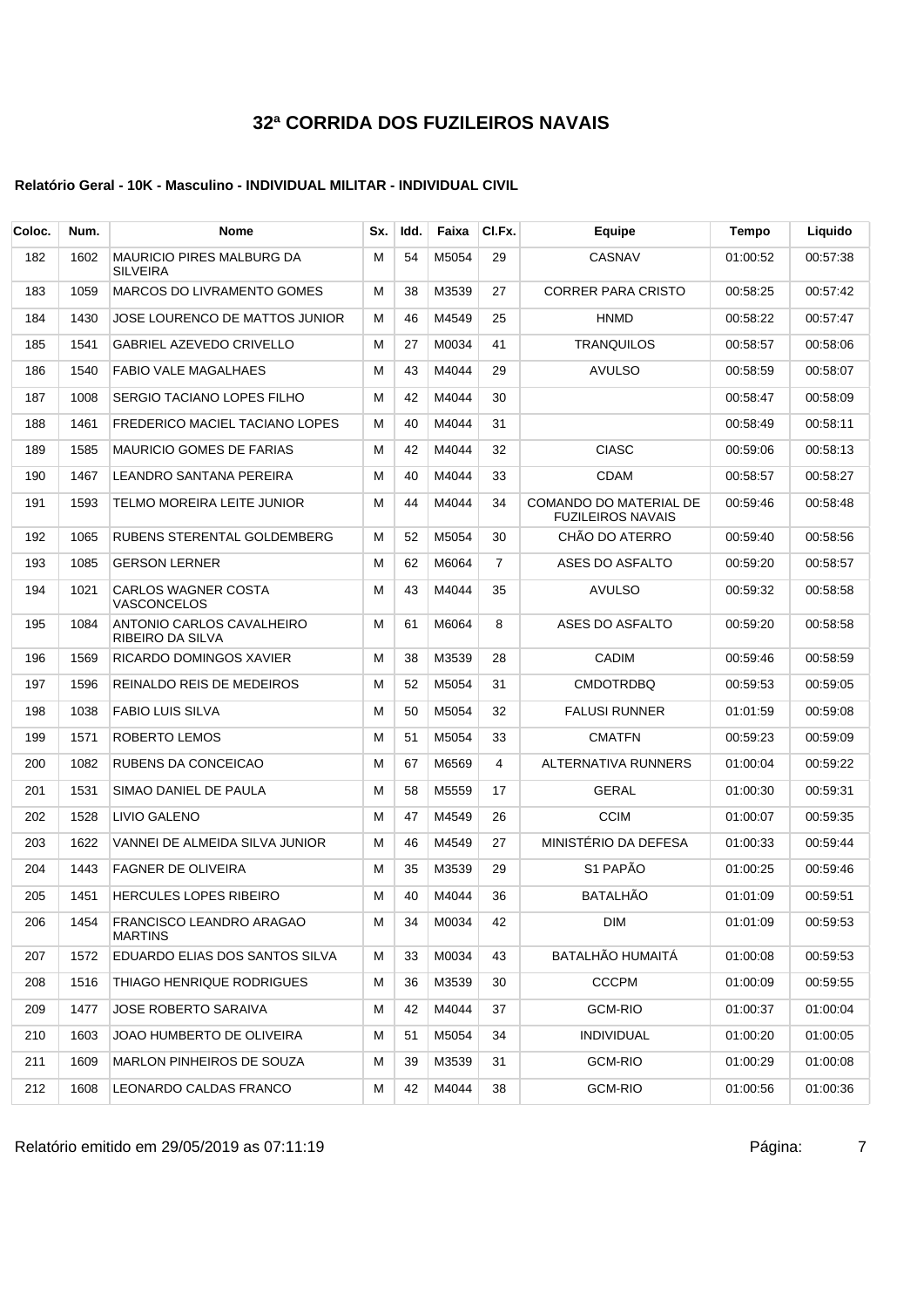### **Relatório Geral - 10K - Masculino - INDIVIDUAL MILITAR - INDIVIDUAL CIVIL**

| Coloc. | Num. | <b>Nome</b>                               | Sx. | Idd. | Faixa | CI.Fx. | Equipe                    | Tempo    | Liquido  |
|--------|------|-------------------------------------------|-----|------|-------|--------|---------------------------|----------|----------|
| 213    | 1089 | <b>EDSON PIMENTEL CAETANO</b>             | м   | 62   | M6064 | 9      | <b>BRUNA LEAL</b>         | 01:01:07 | 01:00:42 |
| 214    | 1515 | JOSE MARIA LEITE MIRANDA                  | Μ   | 57   | M5559 | 18     | <b>CEIMSPA</b>            | 01:01:05 | 01:01:01 |
| 215    | 1626 | DIEGO DA SILVA DOS SANTOS                 | м   | 33   | M0034 | 44     | 23BPM                     | 01:01:22 | 01:01:04 |
| 216    | 1024 | BRENNO SILVA DE OLIVEIRA                  | м   | 52   | M5054 | 35     | <b>EQUIPE</b>             | 01:01:13 | 01:01:05 |
| 217    | 1523 | DANIEL ALISON FERREIRA E SILVA            | Μ   | 36   | M3539 | 32     | <b>COMOPNAV</b>           | 01:01:34 | 01:01:09 |
| 218    | 1015 | VALDEMIRO LOPES DA SILVA                  | Μ   | 55   | M5559 | 19     | <b>ILHA RUN</b>           | 01:01:51 | 01:01:20 |
| 219    | 1087 | <b>JOSE ROBERTO RIBAS</b>                 | М   | 63   | M6064 | 10     | <b>EQUIPE MARCIO PUGA</b> | 01:01:38 | 01:01:21 |
| 220    | 1482 | SILAS DOS ANJOS DE OLIVEIRA               | Μ   | 22   | M0034 | 45     | <b>INDIVIDUAL</b>         | 01:02:42 | 01:01:54 |
| 221    | 1102 | WILSON ALVES DA ROCHA                     | м   | 72   | M7074 | 4      | EQUIPE CHÃO DO ATERRO     | 01:02:06 | 01:02:00 |
| 222    | 1614 | ANTONIO MOREIRA DA SLVA                   | м   | 59   | M5559 | 20     | <b>INDIVIDUAL</b>         | 01:02:02 | 01:02:00 |
| 223    | 1425 | EVALDO FERREIRA REGO                      | Μ   | 46   | M4549 | 28     | CPO MARINHA DO BRASIL     | 01:02:12 | 01:02:02 |
| 224    | 1573 | <b>CLEITON GOMES MARQUES</b>              | Μ   | 47   | M4549 | 29     | PHM ATLANTICO             | 01:02:03 | 01:02:03 |
| 225    | 1068 | <b>MURILO MACHADO</b>                     | М   | 42   | M4044 | 39     | NÃO TENHO                 | 01:02:10 | 01:02:07 |
| 226    | 1404 | <b>GILMAR DIOGO GUEDES</b>                | Μ   | 46   | M4549 | 30     | <b>AVULSO</b>             | 01:02:46 | 01:02:34 |
| 227    | 1445 | <b>MAICON LOPES DA SILVA</b>              | м   | 35   | M3539 | 33     | S1 PAPÃO                  | 01:03:16 | 01:02:37 |
| 228    | 1421 | AVELINO RICARDO DOS SANTOS NETO           | м   | 55   | M5559 | 21     | NAVEGANTES DO ASFALTO     | 01:03:12 | 01:02:39 |
| 229    | 1442 | CHRISTIANO SILVA DE OLIVEIRA              | Μ   | 42   | M4044 | 40     | NAVEGANTE DO ASFALTO      | 01:03:14 | 01:02:40 |
| 230    | 1081 | <b>NILTON SANTOS</b>                      | м   | 70   | M7074 | 5      | <b>NENHUMA</b>            | 01:03:23 | 01:02:44 |
| 231    | 1466 | JOSE ADONIAS ANDRADE COSTA                | М   | 55   | M5559 | 22     | DIM                       | 01:03:04 | 01:02:47 |
| 232    | 1658 | ROMULO LUCENA                             | Μ   | 46   | M4549 | 31     | <b>TRPDBQ</b>             | 01:03:38 | 01:02:47 |
| 233    | 1106 | HELIO DE ALMEIDA PINTO FILHO              | м   | 72   | M7074 | 6      | VASSOURAS RJ              | 01:03:38 | 01:02:53 |
| 234    | 1532 | CARLOS ROBERTO CARDOSO DE SA              | м   | 59   | M5559 | 23     | CLUBE NAVAL PIRAQUÊ       | 01:03:05 | 01:02:53 |
| 235    | 1064 | ROGERIO PINHEIRO DA SILVA                 | Μ   | 53   | M5054 | 36     | CHÃO DO ATERRO            | 01:03:17 | 01:03:01 |
| 236    | 1067 | LUCAS CUELLO DE MEDEIROS                  | М   | 20   | M0034 | 46     | <b>CMDOTRDBQ</b>          | 01:04:02 | 01:03:14 |
| 237    | 1590 | LYON XAVIER PEREIRA                       | м   | 23   | M0034 | 47     | <b>CMM</b>                | 01:44:15 | 01:03:17 |
| 238    | 1100 | CARLOS HENRIQUE ALVES OLIVEIRA            | М   | 62   | M6064 | 11     | <b>CULTURA RACIONAL</b>   | 01:04:42 | 01:03:22 |
| 239    | 1427 | <b>FRANCISCO ALVES BATISTA</b>            | Μ   | 48   | M4549 | 32     | <b>NENHUM</b>             | 01:04:05 | 01:03:31 |
| 240    | 1611 | JORGE DA SILVA CORREA JUNIOR              | м   | 38   | M3539 | 34     | GCM-RIO                   | 01:03:47 | 01:03:47 |
| 241    | 1529 | JOUBERT AZEVEDO DA SILVA                  | Μ   | 42   | M4044 | 41     | EMA                       | 01:04:42 | 01:03:52 |
| 242    | 1066 | JORGE EDUARDO NOGUEIRA ALVES              | M   | 54   | M5054 | 37     | <b>AVULSO</b>             | 01:04:43 | 01:04:01 |
| 243    | 1076 | JOSE MANUEL GONCALVES DE ABREU<br>LADEIRA | М   | 67   | M6569 | 5      | MARLU                     | 01:04:30 | 01:04:02 |
| 244    | 1508 | <b>GUSTAVO MATEUS GRION</b>               | Μ   | 36   | M3539 | 35     | PHM ATLANTICO             | 01:05:07 | 01:04:18 |

Relatório emitido em 29/05/2019 as 07:11:19 <br>
8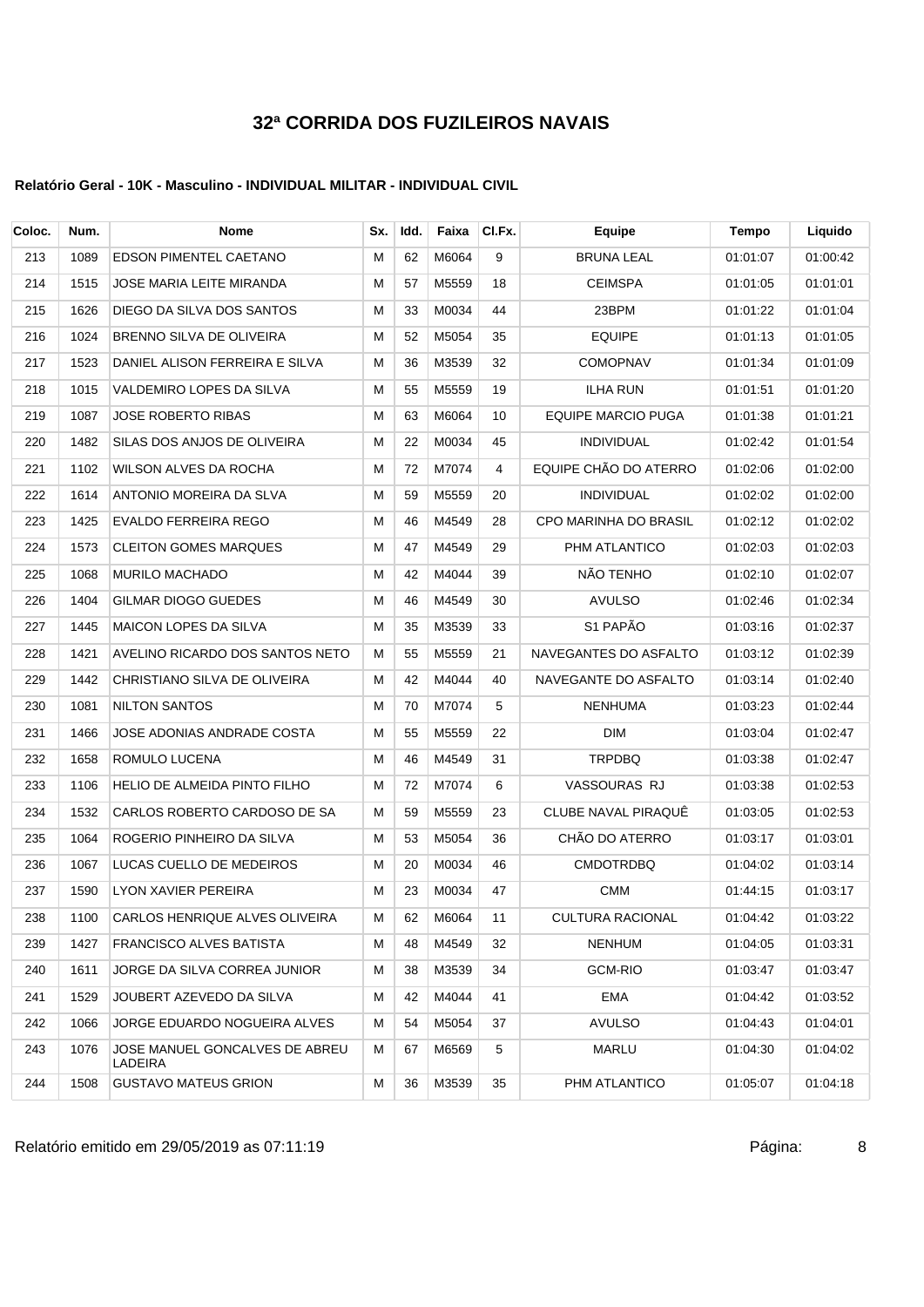### **Relatório Geral - 10K - Masculino - INDIVIDUAL MILITAR - INDIVIDUAL CIVIL**

| Coloc. | Num. | Nome                                         | Sx. | ldd. | Faixa | CI.Fx.         | Equipe                                    | Tempo    | Liquido  |
|--------|------|----------------------------------------------|-----|------|-------|----------------|-------------------------------------------|----------|----------|
| 245    | 1094 | <b>LAURO EUGENIO ZIMMERMANN</b>              | М   | 74   | M7074 | 7              | 0                                         | 01:04:22 | 01:04:19 |
| 246    | 1634 | ANTONIO ELISEU DIAS SOMMERLATTE              | М   | 68   | M6569 | 6              | <b>SOMMERLATTE</b>                        | 01:04:50 | 01:04:22 |
| 247    | 1005 | <b>MARCOS LEMOS</b>                          | м   | 53   | M5054 | 38             | NÃO TENHO                                 | 01:04:52 | 01:04:37 |
| 248    | 1073 | DIOGO LUIZ DOS SANTOS NUNES                  | M   | 30   | M0034 | 48             | <b>NENHUM</b>                             | 01:05:09 | 01:04:38 |
| 249    | 1551 | <b>GABRIEL SOUSA DE MORAIS</b>               | М   | 34   | M0034 | 49             | AMRJ                                      | 01:04:47 | 01:04:47 |
| 250    | 1088 | LUIZ PLACIDO BRANTES RIBEIRO                 | М   | 69   | M6569 | $\overline{7}$ | <b>AVULSO</b>                             | 01:05:31 | 01:05:00 |
| 251    | 1439 | <b>MAURICIO COSTA MUNIZ JUNIOR</b>           | М   | 27   | M0034 | 50             | <b>INDIVIDUAL</b>                         | 01:05:55 | 01:05:11 |
| 252    | 1566 | ROBERTO CLAUDIO DE SOUZA LEVY                | М   | 50   | M5054 | 39             | LEVY                                      | 01:06:19 | 01:05:41 |
| 253    | 1077 | LUIS FERNANDO VELLOSO LUCAS                  | м   | 71   | M7074 | 8              | <b>EQUIPE</b>                             | 01:06:30 | 01:05:56 |
| 254    | 1018 | ADOLFO FERREIRA DE CASTRO                    | М   | 53   | M5054 | 40             | <b>PUBLICO</b>                            | 01:06:27 | 01:06:00 |
| 255    | 1063 | ANTERO LOURENCO FERRAZ<br><b>FERNANDES</b>   | M   | 58   | M5559 | 24             | CHÃO DO ATERRO                            | 01:06:40 | 01:06:22 |
| 256    | 1560 | BRUNO AGUIAR DA ROSA                         | M   | 35   | M3539 | 36             | COMANDO DA TROPA DE<br><b>DESEMBARQUE</b> | 01:07:36 | 01:06:45 |
| 257    | 1465 | ARNALDO FERNANDES DE ALMEIDA<br>JUNIOR       | М   | 27   | M0034 | 51             | CDAM                                      | 01:07:42 | 01:07:07 |
| 258    | 1564 | LONDY ALMEIDA COSTA NETO                     | M   | 33   | M0034 | 52             | COMANDO DA TOPA DE<br><b>DESEMBARQUE</b>  | 01:08:17 | 01:07:24 |
| 259    | 1504 | RAFAEL FERNANDES CLEMENTE                    | М   | 35   | M3539 | 37             | A140                                      | 01:07:37 | 01:07:26 |
| 260    | 1006 | <b>MAURO SANTOS DE ARAUJO</b>                | М   | 56   | M5559 | 25             | <b>NENHUM</b>                             | 01:09:18 | 01:08:04 |
| 261    | 1524 | DAGOBERTO FERREIRA DA SILVA<br><b>JUNIOR</b> | м   | 41   | M4044 | 42             | <b>CGCFN</b>                              | 01:08:09 | 01:08:09 |
| 262    | 1036 | REYNALDO ALVES DE SOUSA                      | M   | 54   | M5054 | 41             | <b>MISTUREBA RUNNER</b>                   | 01:09:02 | 01:08:22 |
| 263    | 1104 | JOAO MONTEIRO DOS SANTOS FILHO               | M   | 83   | M8084 | $\mathbf{1}$   | <b>INDIVIDUAL</b>                         | 01:09:02 | 01:08:22 |
| 264    | 1437 | JOSE LUIZ RANGEL DA SILVA                    | М   | 57   | M5559 | 26             | <b>INDIVIDUAL</b>                         | 01:09:02 | 01:08:36 |
| 265    | 1419 | CARLOS TITO BARBOSA DE OLIVEIRA              | м   | 57   | M5559 | 27             | <b>INDIVIDUAL</b>                         | 01:09:31 | 01:08:41 |
| 266    | 1503 | WAGNER PEREIRA FREIRE DA SILVA               | М   | 39   | M3539 | 38             | <b>CCIM</b>                               | 01:09:31 | 01:09:05 |
| 267    | 1457 | <b>RUDOLF GNEWUCH</b>                        | М   | 39   | M3539 | 39             | <b>DIM</b>                                | 01:09:30 | 01:09:16 |
| 268    | 1452 | <b>HUGO ESTEVES</b>                          | м   | 25   | M0034 | 53             | <b>DIM</b>                                | 01:10:44 | 01:09:25 |
| 269    | 1403 | RILDO GOMES BOMFIM                           | M   | 58   | M5559 | 28             | <b>INDIVIDUAL</b>                         | 01:10:29 | 01:09:36 |
| 270    | 1080 | <b>JOSIAS DO PATROCINIO</b>                  | М   | 72   | M7074 | 9              | <b>AVULSO</b>                             | 01:10:02 | 01:09:48 |
| 271    | 1042 | VINICIUS MAGALHAES BORGEA DA<br><b>SILVA</b> | M   | 36   | M3539 | 40             | <b>GUERRA</b>                             | 01:11:14 | 01:10:12 |
| 272    | 1057 | FRANCISCO BASTOS DE LIMA                     | м   | 44   | M4044 | 43             | 21964946213                               | 01:12:29 | 01:10:50 |
| 273    | 1098 | ROBERTO TEBALDI BARBOSA                      | М   | 71   | M7074 | 10             | S/EQUIPE                                  | 01:11:56 | 01:11:21 |
| 274    | 1474 | EDUARDO FERREIRA VIDINHA                     | М   | 59   | M5559 | 29             | $\blacksquare$                            | 01:13:09 | 01:12:15 |

Relatório emitido em 29/05/2019 as 07:11:19 <br>
9